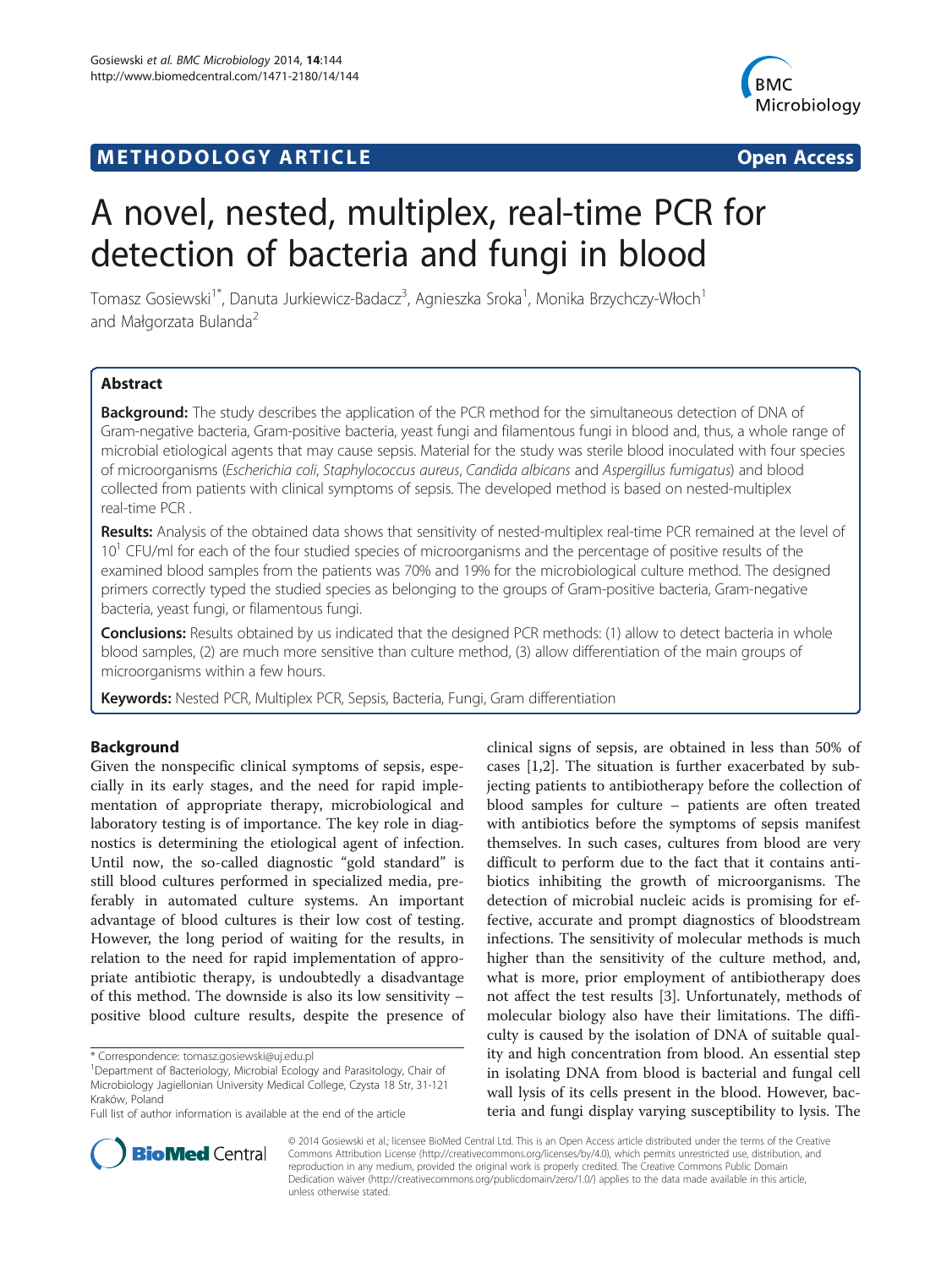<span id="page-1-0"></span>wall of Gram-positive bacteria and fungi is thick and resistant to degradation, which results in the necessity of employing mechanical disruption, chemical lysis, and thermal lysis [\[4](#page-6-0)]. Another problem is the amplification of microbial DNA isolated from blood which can be inhibited by heme, its main component. This compound causes dissociation of DNA polymerase which results in disintegration of enzyme–substrate complex, and, additionally, it blocks its catalytic pocket [[5-7](#page-6-0)]. The listed difficulties cause the market to lack solutions which have applications in molecular diagnostics of sepsis. Although it is possible to point out SeptiFast (Roche) kit which, however, does not exhaust the possibilities offered by the application of the diagnostic method based on PCR [[8,9\]](#page-6-0). Septifast (Roche) allows the detection of ten to twenty species of bacteria and fungi, whose presence is most often confirmed in patients' blood. However, if sepsis is triggered by a bacterial or fungal etiological agent from outside the list, the Septifast kit will generate a negative test result, which may mislead the physician.

Consequently, the aim of the study was to develop an alternative nested, multiplex, real time PCR (qPCR) method serving to detect the presence of microbes in blood in order to diagnose sepsis.

# Results

# Primers design

Four external primer sequences have been designed. Their sequences are presented in Table 1. A test of the designed primers was performed on DNA isolated from the reference strains of the bacterial and fungal species listed in the section "Reference microbial strains" and amplification signal was obtained for all species, with no cross-reaction of primers specific for bacteria to fungal

Table 1 Sequences of primers and probes utilized in the study

DNA and vice versa. The designed primers correctly typed the studied reference strains species as belonging to the groups of Gram-positive bacteria, Gram-negative bacteria, yeast fungi, or filamentous fungi.

#### The multiplex real-time PCR amplification standardization

The annealing temperature of the primers (amplification I) was determined to be 46.0°C and for amplification II – 65.0°C (Table [2\)](#page-2-0). Afterwards, it was arranged that magnesium ion concentration should equal 6.5 mM for amplification I and 11.5 mM for amplification II. Compositions of the reaction mixtures were presented in Table [2](#page-2-0). Concentration of the used reagents were as follows: external primers (Genomed) – 10 μM; internal primers (Genomed) – 20 μM; TaqMan probes (Genomed) – 20 μM; Buffer B  $10\times$  (EURx); dNTP's (EURx) – 2 mM; MgCl2 (DNAGdansk) – 50 mM; Perpetual Taq Polymerase 2,5 U/μl (EURx). DNA amplification was carried out under the following thermal conditions for amplification I: 95°C for 5 min (95°C for 20 s, 46°C for 20 s, 72°C for 30 s) 30 cycles and for amplification II: 95°C for 5 min (95°C for 15 s, 65°C for 1 min) 40 cycles.

# Evaluation of the qPCR method sensitivity

The indication of sensitivity was performed separately for amplification II (internal primers) and in the nested system, i.e. in successive amplifications I and II. The obtained results were compared in Table [3.](#page-3-0) These results allow us to conclude that the use of amplification in the nested system, i.e. successive amplifications I and II, gives us the possibility to increase the detection sensitivity by two orders of magnitude for reference strains of filamentous, yeast fungi and for Gram-positive and

| <b>Amplification</b> | Oligonucleotide | Sequence 5' - 3'                           | Origin        | <b>Target sequences</b> |  |
|----------------------|-----------------|--------------------------------------------|---------------|-------------------------|--|
|                      | *EXT_BAC_F      | kGCGrACGGGTGAGTAA                          | in this study | 16S rRNA                |  |
|                      | *EXT BAC R      | CGCATTTCACCGCTA                            | in this study |                         |  |
|                      | *EXT FUN F      | AATTGACGGAAGGGCACC                         | in this study | 18S rRNA                |  |
|                      | *EXT FUN R      | <b>TTCCTCGTTGAAGAGCAA</b>                  | in this study |                         |  |
|                      | **FUN F         | <b>TTGGTGGAGTGATTTGTCTGCT</b>              |               |                         |  |
|                      | **FUN R         | <b>TCTAAGGGCATCACAGACCTG</b>               | $[11]$        | 18S rRNA                |  |
|                      | Candid_probe    | FAM-TTAACCTACTAAATAGTGCTGCTAGC-BHQ1        |               |                         |  |
|                      | Asperg_probe    | TexasRed-TCGGCCCTTAAATAGCCCGGTCCGC-Eclipse |               |                         |  |
| $\mathbf{I}$         | **GN/GPF        | <b>GACTCCTACGGGAGGC</b>                    |               |                         |  |
|                      | **GN/GPR        | GCGGCTGCTGGCAC                             |               |                         |  |
|                      | GP Probe        | Hex- CTGAyssAGCAACGCCGCG -TAMRA (Q)        | $[10]$        | 16S rRNA                |  |
|                      | GN Probe        | Cy5-CCTGAysCAGCmATGCCGCG-BHQ-2             |               |                         |  |
| $\beta$ -actin gene  | F               | GCCAGTGCCAGAAGAGCCAA                       |               | $\beta$ -actin gene     |  |
|                      | R               | <b>TTAGGGTTGCCCATAACAGC</b>                | $[16]$        |                         |  |

\*External primers; \*\*internal primers;  $k = G/T$ ;  $r = A/G$ .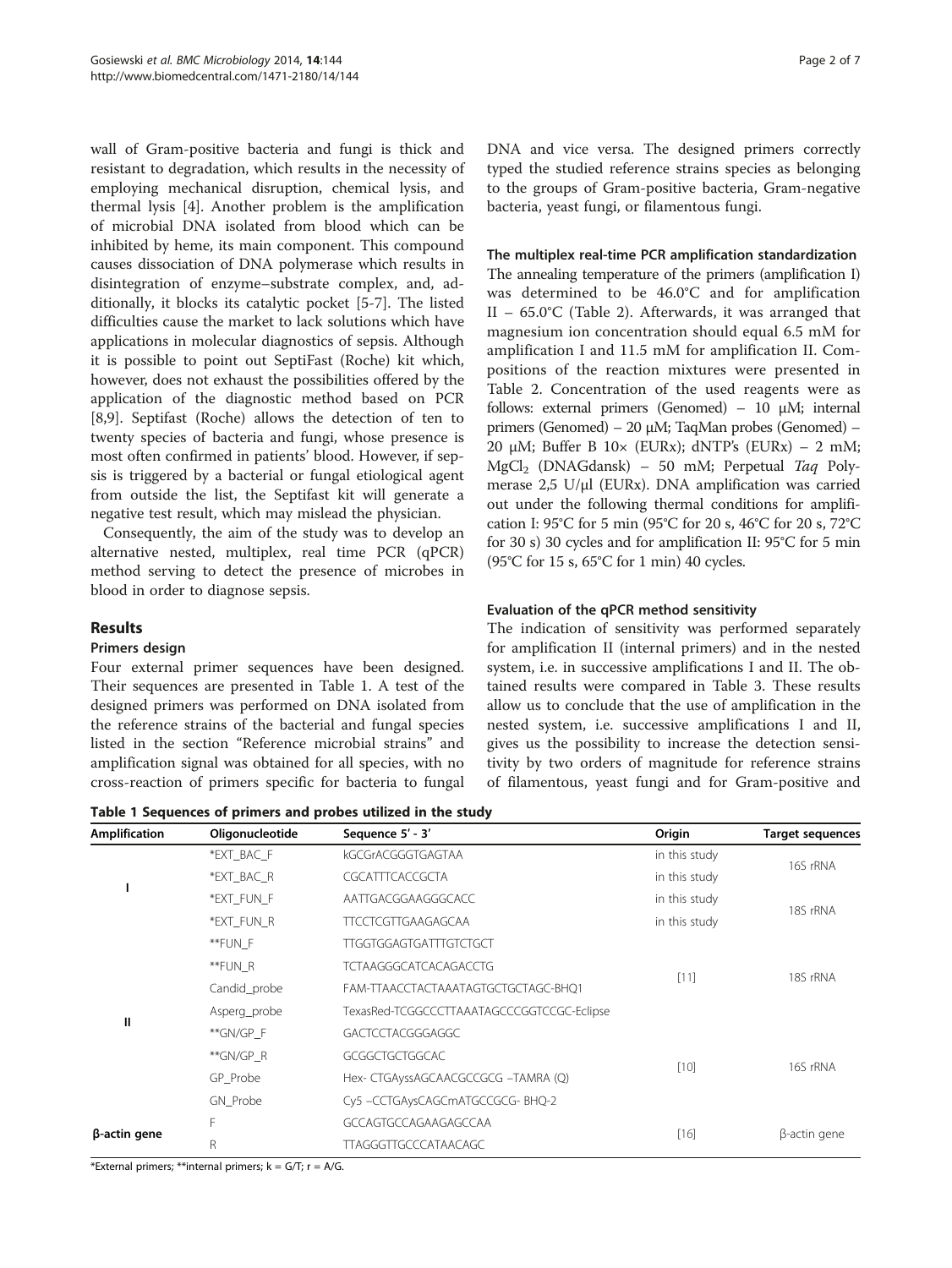|                             | Multiplex qPCR |                                      |              |                              |              |
|-----------------------------|----------------|--------------------------------------|--------------|------------------------------|--------------|
|                             |                |                                      |              | [final volume 50 µl]         |              |
| I amplification             |                | Il amplification                     |              |                              |              |
| [final volume 25 µl]        |                | [final volume 10 µl]                 |              |                              |              |
| 1. $H_2O$                   | $6,7$ µl       | 1. $H_2O$                            | $2,08$ µl    | 1. H <sub>2</sub> O          | $0,4$ µl     |
| 2. Buffer B                 | $2,5$ µ        | 2. Buffer B                          | $1,0 \mu$    | 2. Buffer B                  | $5,0 \mu$    |
| 3. EXT_BAC_F                | 0,125          | 3. GN/GP_F                           | $0,2$ µ      | 3. GN/GP_F                   | $1,0 \mu$    |
| 4. EXT_BAC_R                | 0,125          | 4. GN/GP R                           | $0,2$ µ      | 4. GN/GP R                   | $1,0 \mu$    |
| 5. EXT_FUN_F                | 0,125          | 5. GP_probe                          | $0,05$ $\mu$ | 5. GP_probe                  | $0,25$ µl    |
| 6. EXT_FUN_R                | 0,125          | 6. GN_probe                          | $0,05$ µl    | 6. GN_probe                  | $0,25$ µl    |
| 7. dNTP's                   | 2,5            | 7. FUN_F                             | $0,2$ µ      | 7. FUN_F                     | $1,0 \mu$    |
| 8. MgCl <sub>2</sub>        | 2,5            | 8. FUN_R                             | $0,2$ µl     | 8. FUN_R                     | $1,0 \mu$    |
| 9. Polymerase Perpetual Taq | 0,3            | 9. Asperg_prob                       | $0,05$ $\mu$ | 9. Asperg_prob               | $0,25$ µl    |
| 10. DNA                     | 10             | 10. Candid_probe                     | $0,05$ $\mu$ | 10. Candid_probe             | $0,25$ µl    |
|                             |                | 11. dNTP's                           | $1,0 \mu$    | 11. dNTP's                   | $5,0 \mu$    |
|                             |                | 12. $MgCl2$                          | $1,8$ µ      | 12. $MqCl2$                  | $9,0 \mu$    |
|                             |                | 13. Polymerase Perpetual Tag         | $0,12$ µl    | 13. Polymerase Perpetual Tag | $0,6$ µl     |
|                             |                | 14. DNA (product of I amplification) | $3,0 \mu$    | 14. DNA                      | $25,0 \mu l$ |

# <span id="page-2-0"></span>Table 2 The composition of the reaction mixtures, the reagents involved and PCR reaction thermal profiles

Gram-negative bacteria in comparison with amplification II alone – functioning as an independent reaction.

# The study of blood samples from patients using the method of nested-multiplex qPCR, multiplex qPCR and microbiological blood culture

102 blood samples from patients with clinical symptoms of sepsis were examined with the use of the developed method in the nested multiplex system and of BacT/ ALERT® 3D (bioMérieux) blood culture. The application of the developed method for microbial detection allowed to increase the percentage of positive results from 18.6% as for culture to 69.6% in the case of nested-multiplex qPCR (Table [4\)](#page-3-0). The elaborated PCR method enabled us to confirm the results of blood culture in every case and assign group membership, being Gram-positive bacteria or Gram-negative bacteria – yeast fungi presence was confirmed in one case only by PCR (the presence of filamentous fungi was not demonstrated). Mutliplex qPCR (no nested-PCR) gave results of 17.6% which is a value slightly lower than in the case of using culture methods and just as nested PCR confirm the results of blood culture. In all 102 samples, amplification signal in negative control was not obtained, which guarantees absence of contamination. A detailed compilation of the results is presented in Table [4](#page-3-0).

# **Discussion**

Molecular diagnostics of microbial etiological agents of sepsis is currently at an initial stage and is limited more to scientific research than to diagnostic practice. Only few

kits for the detection of microorganisms that cause sepsis are available on the market: SeptiFast (Roche) and Septi-Test (Molzym), but in no way do they satisfy the needs of molecular sepsis diagnostics [[8,9\]](#page-6-0). The SeptiFast (Roche) system enables the detection of more than a dozen specific microbial species, while SeptiTest (Molzym) theoretically allows to detect every possible microorganism species, but sequencing of the PCR product is required, which increases the cost and prolongs the wait for the result.

The starting point for the design of the described nested-multiplex qPCR method was the work describing the application of the qPCR method to detect bacteria and fungi in biological materials separately – Bispo et al. described the PCR methodology in the detection of bacteria with Gram differentiation in the vitreous humor, and Sugita et al. described the PCR method for the detection of yeast and filamentous fungi in the eyeball when it is inflamed [[10,11\]](#page-6-0). During the work carried out by our team, it was possible to combine the sequences of primers and probes described by the authors into a multiplex reaction for simultaneous detection of bacteria and fungi with their differentiation into Gram-negative bacteria, Gram-positive bacteria, yeast fungi, and filamentous fungi. The results of sensitivity determination of such a method in the multiplex system has shown that it is possible to achieve the detection threshold of  $9.9 \times 10^2$  CFU/ml to  $5.4 \times 10^3$  CFU/ml depending on the group of microorganisms (Table [3](#page-3-0)). The resulting sensitivity was lower than the one obtained using SeptiFast (Roche) test with which one can detect the presence of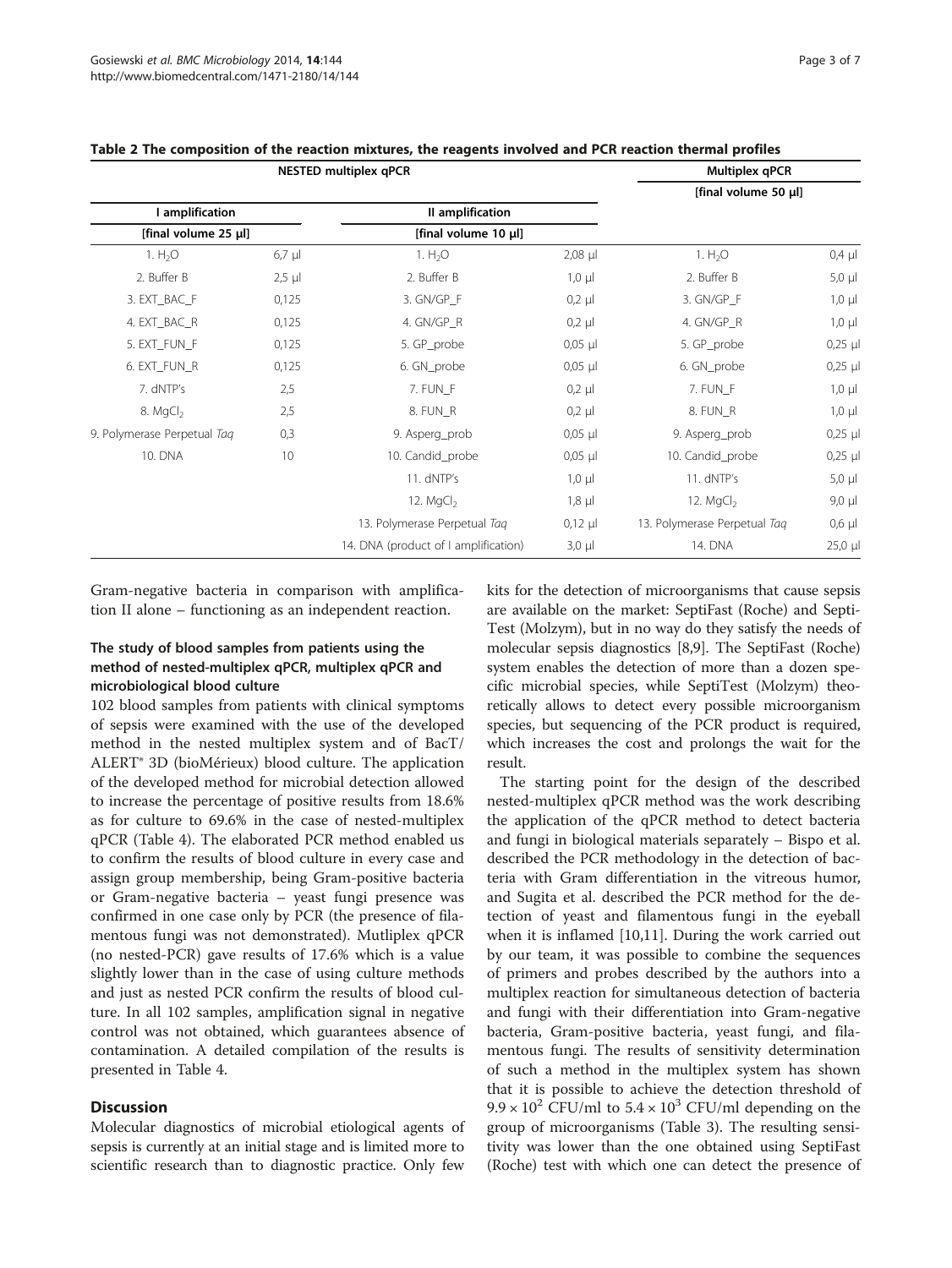| Microbe species             | Order of magnitude<br>[CFU/ml] |                  |        |                                           |   |   | Detection limit of the<br>multiplex qPCR  | Order of magnitude<br>[CFU/ml] |                                           |           |           |           |           | Detection limit of<br>the nested                      | *RFU level |
|-----------------------------|--------------------------------|------------------|--------|-------------------------------------------|---|---|-------------------------------------------|--------------------------------|-------------------------------------------|-----------|-----------|-----------|-----------|-------------------------------------------------------|------------|
|                             |                                |                  |        | $10^5$ $10^4$ $10^3$ $10^2$ $10^1$ $10^0$ |   |   | [CFU/ml]                                  |                                | $10^5$ $10^4$ $10^3$ $10^2$ $10^1$ $10^0$ |           |           |           |           | multiplex qPCR<br>[CFU/ml]                            |            |
|                             | $+$                            | $\boldsymbol{+}$ |        |                                           |   |   |                                           | $+$                            | $\ddot{}$                                 | $+$       | $\ddot{}$ |           |           |                                                       |            |
| A. fumigatus                | $^{+}$                         | $+$              |        |                                           |   |   | $3.7 \times 10^3 \pm 2.4 \times 10^3$     | $+$                            |                                           |           | $\ddot{}$ |           |           | $3.7 \times 10^{1} \pm 2.7 \times$<br>10 <sup>2</sup> |            |
| (filamentous fungi)         | $^{+}$                         | $^+$             |        | Ø                                         | Ø | Ø | $3.2 \times 10^3$ CFU/reaction            | $\ddot{}$                      | $\ddot{}$                                 | $+$       | $\ddot{}$ | $\ddot{}$ | Ø         | 1.2 CFU/reaction                                      | 100        |
|                             | $^{+}$                         | $^+$             |        |                                           |   |   | ** $C_T$ (31.2-38.5)                      | $\ddot{}$                      | $+$                                       | $+$       | $+$       |           |           | $C_T$ (29.1-32.2)                                     |            |
|                             | $^{+}$                         | $^{+}$           |        |                                           |   |   |                                           | $\ddot{}$                      | $\ddot{}$                                 | $\ddot{}$ | $+$       |           |           |                                                       |            |
|                             | $^{+}$                         | $^{+}$           |        |                                           |   |   |                                           | $\ddot{}$                      | $\ddot{}$                                 | $\ddot{}$ | $\ddot{}$ |           |           |                                                       |            |
| C. albicans                 | $^{+}$                         | $^{+}$           | $+$    |                                           |   |   | $9.9 \times 10^{2} \pm 3.4 \times 10^{3}$ | $+$                            | $\ddot{}$                                 | $+$       | $\ddot{}$ | $+$       |           | $8.5 \times 10^{1} \pm 3.6 \times$<br>10 <sup>2</sup> |            |
| (yeast)                     | $^{+}$                         | $^{+}$           | $+$    | $^{+}$                                    | Ø | Ø | $9.5 \times 10^{1}$ CFU/reaction          | $\ddot{}$                      | $\ddot{}$                                 | $\ddot{}$ | $\ddot{}$ | $\ddot{}$ | Ø         | 0.24 CFU/reaction                                     | 50         |
|                             | $^{+}$                         | $^{+}$           | $+$    |                                           |   |   | $C_T$ (33.3-37.2)                         | $\ddot{}$                      | $+$                                       | $+$       | $\ddot{}$ | $+$       |           | $C_T$ (29.7-32.1)                                     |            |
|                             | $^{+}$                         | $^{+}$           | $^{+}$ |                                           |   |   |                                           | $\ddot{}$                      | $\ddot{}$                                 | $\ddot{}$ | $\ddot{}$ | $\ddot{}$ |           |                                                       |            |
|                             | $+$                            | $^{+}$           | $+$    |                                           |   |   |                                           | $+$                            | $\ddot{}$                                 | $\ddot{}$ | $\ddot{}$ | $\ddot{}$ |           |                                                       |            |
| S. aureus                   | $^{+}$                         | $^{+}$           |        |                                           |   |   | $4.5 \times 10^3 \pm 2.5 \times 10^3$     | $\ddot{}$                      | $\ddot{}$                                 | $\ddot{}$ | $\ddot{}$ | $\ddot{}$ |           | $1.1 \times 10^{1} \pm 3.7 \times$<br>$10^2$          |            |
| (Gram positive<br>bacteria) | $+$                            | $^{+}$           | $+$    | Ø                                         | Ø | Ø | $5.1 \times 10^2$ CFU/reaction            | $\ddot{}$                      | $\ddot{}$                                 |           | $\ddot{}$ | $\ddot{}$ | $+$       | 0.78 CFU/reaction                                     | 100        |
|                             | $^{+}$                         | $^{+}$           | $+$    |                                           |   |   | $C_T$ (34.0-36.7)                         | $\ddot{}$                      | $\ddot{}$                                 | $\ddot{}$ | $\ddot{}$ | $\ddot{}$ |           | $C_T$ (25.2-28.0)                                     |            |
|                             | $^{+}$                         | $^{+}$           |        |                                           |   |   |                                           | $+$                            | $\ddot{}$                                 | $+$       | $+$       | $\ddot{}$ |           |                                                       |            |
|                             | $^{+}$                         | $^{+}$           |        |                                           |   |   |                                           | $\ddot{}$                      | $\ddot{}$                                 | $+$       | $\ddot{}$ | $\ddot{}$ |           |                                                       |            |
| E. coli                     | $^{+}$                         | $+$              | $+$    |                                           |   |   | $5.4 \times 10^3 \pm 2.5 \times 10^2$     | $+$                            | $\ddot{}$                                 | $\ddot{}$ | $\ddot{}$ | $+$       |           | $1.3 \times 10^{1} \pm 3.7 \times$<br>10 <sup>2</sup> |            |
| (Gram negative<br>bacteria) | $^{+}$                         | $^{+}$           |        | Ø                                         | Ø | Ø | $6.1 \times 10^2$ CFU/reaction            | $\ddot{}$                      |                                           |           |           |           | $\ddot{}$ | 0.73 CFU/reaction                                     | 30         |
|                             | $+$                            | $+$              |        |                                           |   |   | $C_T$ (30.5-33.2)                         | $\ddot{}$                      | $\ddot{}$                                 | $\ddot{}$ | $\ddot{}$ | $\ddot{}$ |           | $C_T$ (24.4-27.2)                                     |            |
|                             | $+$                            | $+$              | $+$    |                                           |   |   |                                           | $\ddot{}$                      |                                           |           | $\ddot{}$ | $\ddot{}$ |           |                                                       |            |

#### <span id="page-3-0"></span>Table 3 Comparison of sensitivity of the nested multiplex PCR and multiplex PCR methods in real time

 $+$ "- the number of positive amplification results conducted in the five repetitions; "Ø" – lack of amplification signal.

\*RFU (relative fluorescence unit) signifies the value of the designated baseline.

 $*_{C_T}$  value, i.e. the consecutive reaction cycle number in which the linear increase of the product cut the established baseline RFU level.

#### Table 4 Comparison of the results obtained from blood of patients with clinical symptoms of sepsis by the method of blood culture, the nested multiplex qPCR and the multiplex qPCR methods in the parentheses and the internal inhibition control for the β-actin gene

|                 | <b>Blood</b> |               | <b>Total</b>        | β-actin<br>gene |                          |        |             |
|-----------------|--------------|---------------|---------------------|-----------------|--------------------------|--------|-------------|
|                 | culture      |               | positive<br>samples |                 |                          |        |             |
|                 | $(n = 102)$  | Gram positive | Gram negative       | Yeast           | <b>Filamentous fungi</b> |        | $(n = 102)$ |
|                 |              | 43            | 51                  |                 | 0                        |        |             |
|                 |              | (16)          | (18)                | (0)             | (0)                      | 71     |             |
| <b>Positive</b> | 19           |               |                     |                 |                          | (18)   | 102         |
|                 |              | 42.1          | 50.0                |                 | $\mathbf 0$              |        |             |
|                 |              | (15.7)        | (17.6)              | (0)             | (0)                      | 69.6   |             |
| %               | 18.6         |               |                     |                 |                          | (17.6) | 100.0       |

 $^{\prime\prime}$ ( )" – in the parentheses Multiplex-qPCR results.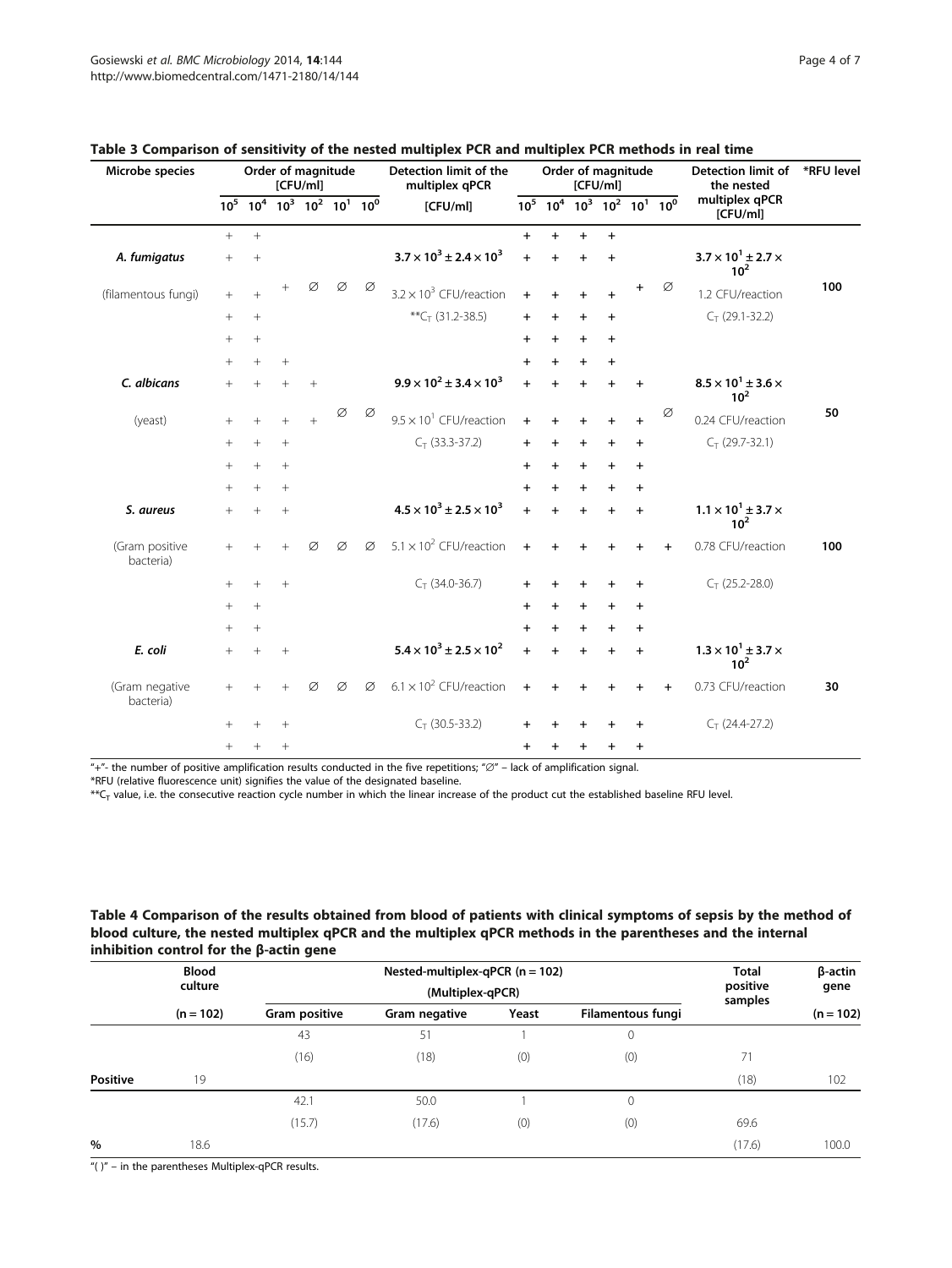individual microorganisms at the level of:  $3 \times 10^{0}$  CFU/ml for E. coli,  $3 \times 10^1$  CFU/ml for S. aureus,  $3 \times 10^1$  CFU/ml for *C. albicans* and  $3 \times 10^{0}$  CFU/ml for *A. fumigatus* [[12](#page-6-0)]. In order to increase the sensitivity of the detection method in the multiplex qPCR system, a preliminary amplification procedure (I) was designed so as to gain an opportunity to carry out detection of the presence of bacteria and fungi in the nested multiplex qPCR system. The designed primer sequences and amplification procedure related to their use allowed to reduce the detection threshold to approximately  $10^1$  CFU/ml for all of the four examined groups of microorganisms (Table [3](#page-3-0)). The resulting sensitivity is slightly lower than in the case of SeptiFast (Roche) test, but it should be taken into account that the number of cells of bacteria and fungi amplified in the PCR reaction oscillate at a maximum of 7.8 CFU/reaction, suggesting getting closer to the detection limit for the established conditions of nested-multiplex qPCR amplification (Table [3\)](#page-3-0). Furthermore, in the SeptiFast (Roche) system, internal transcribed spacer (ITS) was used as a target region for differentiating species of bacteria and fungi, and not the sequences of 16S rRNA and 18S rRNA as in the nested multiplex qPCR method; consequently, it is not possible to directly compare the parameters of both methods [\[13\]](#page-6-0).

The examination of blood samples from patients with clinical symptoms of sepsis, with the use of the developed methodology, gave a percentage of positive results of 69.6% compared to 18.6% obtained with the method of blood culture in the monitored culture system (Table [4](#page-3-0)). This is a considerable difference, which may raise the suspicion of false positive results, but which seems unlikely, given the use of negative control, that in each case gave a negative result. Specialized, universal media have been used in blood culture for BacT/ALERT<sup>®</sup> 3D system (bioMérieux) which could prevent the growth of certain microbial species . This could impact on the low percentage of positive results in the blood culture method. A large proportion of positive samples indicates high sensitivity of the nested-multiplex qPCR method in the diagnostics of microbiological agents that cause sepsis, but it should be remembered that the samples came from patients who experienced clinical signs of sepsis, so there was a high probability of bacteremia or fungemia. Similar results have been shown by Chang et al. in their study using SeptiFast (Roche) test, in which they demonstrated the presence of bacteria in 75% of blood samples [[14](#page-6-0)]. On the other hand, the use of nested PCR increases the risk of contamination of samples, which may lead to a more frequent appearance of false positive results. Therefore, samples which are positive by nested PCR, but negative by culture may be tested by a third method (e.g. SeptiFast) in order to rule out contamination. The blood culture methods, even in automated systems, do not allow to

obtain positive results of the culture in the majority of cases, which does not exclude sepsis in patients [[15](#page-6-0)]. The detection of microorganisms in blood by multiplex qPCR and its sensitivity were significantly lower (Tables [3](#page-3-0) and [4](#page-3-0)). Obviously, such results may suggest an occurrence of contamination while drawing the blood sample, when bacteria from the skin get into the sample. These are revealed at the same time as the relevant etiological agent of sepsis using the much more sensitive PCR method. In such a situation, it would be necessary to differentiate the amplification signal strength, to separate signals coming from the contamination.

# **Conclusions**

The method presented in this paper is based on a combination of the nested and multiplex PCR methods in order to obtain higher sensitivity; additionally, the method allows to extend its scope over the whole panel of bacterial and fungal microorganisms (with differentiation of Gram-negative bacteria, Gram-positive bacteria, yeast fungi, and filamentous fungi), but without typing specific species. This information is very useful to the physician when selecting the appropriate treatment before he receives the final identification from microbiological laboratory.

# **Methods**

# Reference microbial strains

Several strains were used in the research: bacteria – Bacillus sp. (ATCC 51912), Enterobacter aerogenes (ATCC 29009), Enterococcus faecalis (ATCC 33186), Escherichia coli (ATCC 25922), Haemophilus influenzae (DSM 4690), Neisseria meningitidis (ATCC 53414), Proteus mirabilis (DSM 4479), Pseudomonas aeruginosa (DSM 13626), Serratia marcescens (DSM 50904), Staphylococcus aureus (ATCC 33497), Staphylococcus epidermidis (ATCC 35983), Staphylococcus haemolyticus (DSM 20263), Streptococcus agalactiae (DSM 2134), Streptococcus pneumoniae (ATCC 49619), Streptococcus pyogenes (DSM 20565), Streptococcus salivarius (DSM 20617), fungi – Aspergillus fumigatus (ATCC 14110), Candida albicans (ATCC 10231), Candida glabrata (DSM 11950), Candida parapsilosis (DSM 5784), Candida tropicalis (ATCC 20115).

# Ethics statement and participants

The research was granted approval by the local Bioethics Committee of the Jagiellonian University (KBET/94/B/ 2009). Written informed consent was obtained from participants before their enrollment in the study.

# Blood samples

Blood was collected from volunteers, who had no clinical symptoms of sepsis and no inflammatory markers (CRP, OB). Additionally, 102 blood samples were taken from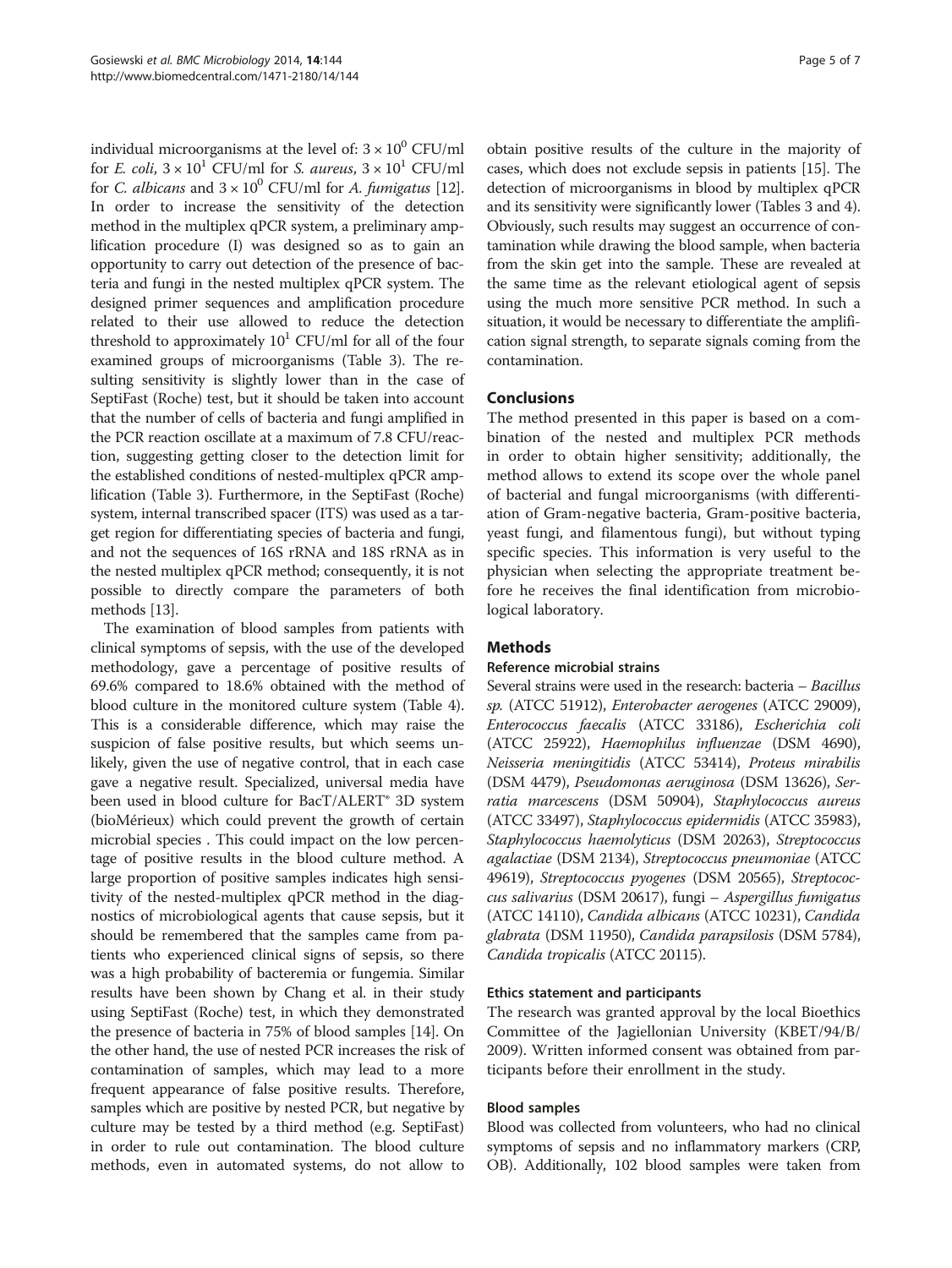patients with clinical symptoms of sepsis, hospitalized in the John Paul II Hospital in Krakow. Blood samples were drawn into 2-ml Vacutainer K3E (BectonDickinson) test tubes.

#### Blood culture

The blood culture was carried out in the John Paul II Hospital in Krakow in the Microbiology Department using BacT/ALERT<sup>®</sup> 3D apparatus (bioMérieux).

# DNA extraction of bacterial and fungal isolates

The bacterial and fungal DNA was isolated with the application of a specialized kit for DNA extraction (Genomic Mini, DNA Gdansk). The isolation was carried out in accordance with the manufacturer's report.

#### The method for microbial DNA isolation from blood

With the aim of determining the sensitivity of the PCR method, microbial DNA was isolated from 1.5-ml blood samples, collected from volunteers, which were simultaneously inoculated with four model microbial reference strains (E. coli, S. aureus, C. albicans, A. fumigatus) in order to obtain a gradient of their number from  $10^5$  CFU/ml to  $10^0$  CFU/ml for each one of them. DNA isolation was carried out according to the method described by Gosiewski et al. with the employment of a ready-to-use Blood Mini (A&A Biotechnology) kit [\[4](#page-6-0)]. The same method was used to isolate DNA from blood samples of patients with clinical symptoms of sepsis.

# DNA purity and concentration

The concentration and purity of total DNA isolates in the samples were measured spectrophotometrically at wavelengths of  $A_{260}$  and  $A_{280}$ . It was performed in a NanoDrop machine (Thermo Scientific).

#### DNA amplification

All the processes of DNA amplification were performed with the use of the real-time PCR method (qPCR) in a CFX96 thermal cycler (BioRad) by employing speciesspecific starters and TaqMan probes. The sequences of oligonucleotides utilized in the research and amplification procedures are presented in Table [1.](#page-1-0) Compositions of the reaction mixtures and the thermal amplification profiles were given in Table [2](#page-2-0).

In each amplification reaction was used DNA isolated from the sterile human blood samples derived from healthy volunteers was used, serving as a PCR negative control.

Additionally, in every sample of DNA isolated from blood, β-actin gene detection was performed in order to check whether qPCR inhibition takes place; SYBR®Green JumpStart Taq ReadyMix (Sigma) was used for that purpose [\[16](#page-6-0)] (Table [1](#page-1-0)).

#### Primers design

16S rDNA and 18S rDNA sequences of the following organisms were obtained from GenBank [\(http://www.ncbi.](http://www.ncbi.nlm.nih.gov/blast) [nlm.nih.gov/blast\)](http://www.ncbi.nlm.nih.gov/blast) provided in the public domain by the National Center for Biotechnology: bacteria – Bacillus thuringiensis (KC153529), Enterobacter aerogenes (AB84 4449), Enterococcus faecalis (KC150142), Escherichia sp. (KF453959), Haemophilus influenzae (AB377170), Neisseria meningitidis (AJ239312), Proteus mirabilis (KC150 143), Pseudomonas sp. (JQ613981), Serratia marcescens (KC130920), Staphylococcus aureus (CP000736.1), Staphylococcus epidermidis (CP000029), Staphylococcus haemolyticus (EF522132), Stenotrophomonas maltophilia (AB008 509), Streptococcus agalactiae (AB002480), Streptococcus pneumoniae (CP000410.1), Streptococcus pyogenes (AB00 2521), Streptococcus salivarius (NR042776); fungi – Ascomycota sp. (JX869355), Aspergillus fumigatus (HQ871898), Aspergillus sp. (KC120773), Candida albicans (JN941105), Candida glabrata (AY083231), Candida parapsilosis (DQ 218328), Candida tropicalis (EU034726), Candida tunisiensis (JO612155).

The universal external primers EXT\_BAC\_F and EXT\_BAC\_R (for bacteria detection) and EXT\_FUN\_F and EXT\_FUN\_R (for fungi detection) were designed by aligning in the conservative region of 16S rDNA (bacteria) or 18S rDNA (fungi), yielding products of approximately 610 bp and 440 bp. Selected sequences were aligned with 16S rDNA and 18S rDNA regions with the use of ChromasPro ver 1.7 (Technelysium Pty Ltd) software. The designed primers were later tested using Multiple Primer Analyzer ([http://www.thermoscientificbio.com/webtools/](http://www.thermoscientificbio.com/webtools/multipleprimer/) [multipleprimer/\)](http://www.thermoscientificbio.com/webtools/multipleprimer/) software in order to check whether they form dimers or if they hybridize with one another. The primer set and probes were described in Table [1.](#page-1-0)

The multiplex real-time amplification PCR standardization The standardization of the method was carried out with the use of DNA samples isolated from blood (taken from healthy volunteers) simultaneously inoculated with four model reference microbial strains  $(E. \text{ coli} - \text{Gram-negative})$ bacterium, S. aureus – Gram-positive bacterium, C. albicans – yeast, A. fumigatus – filamentous fungus).

Optimization of the amplification method I was carried out separately with external primers (EXT) and the amplification method II with internal primers and TaqMan probes (Table [1\)](#page-1-0). Optimization of the multiplex qPCR method was based on the selection of the appropriate concentration of magnesium ion concentration as well as determining the appropriate temperature for all the four pairs of primers and the four TaqMan probes to anneal to the DNA matrix as regards amplification I and II (Table [1](#page-1-0)). For this purpose, a series of experiments was performed that tested the listed specific gradient factors: magnesium ion concentration (1.5 mM – 16.5 mM); annealing